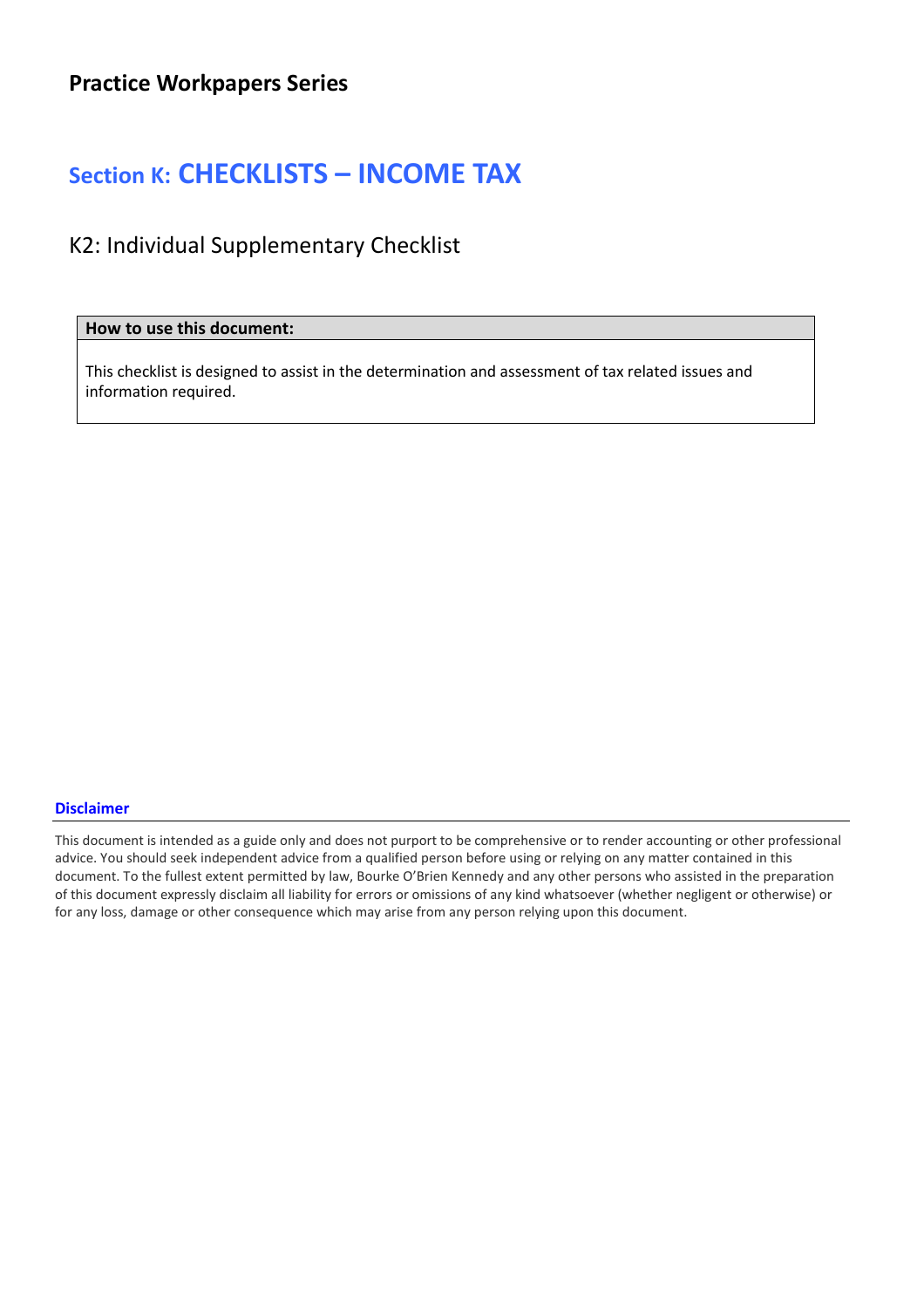

## **INDIVIDUAL SUPPLEMENTARY CHECKLIST**

Name of Client: Tax File Number: Australian Business Number (ABN):

| <b>Partnership and Trust Distributions</b>                                                                                                                                                                                                          | $\overline{\mathsf{Y}}$ | N | N/A |
|-----------------------------------------------------------------------------------------------------------------------------------------------------------------------------------------------------------------------------------------------------|-------------------------|---|-----|
| Did you receive a distribution from a trust?<br>If yes, please provide us further details of trust distributions and                                                                                                                                |                         |   |     |
| completion the separate Trust Checklist?                                                                                                                                                                                                            |                         |   |     |
| Are you party to a partnership, with entitlement to profit or loss?                                                                                                                                                                                 |                         |   |     |
| If yes, please provide us details of your entitlement and completion the<br>Partnership Checklist?                                                                                                                                                  |                         |   |     |
| <b>Personal Services Income</b>                                                                                                                                                                                                                     | $\overline{Y}$          | N | N/A |
| Have you received any income, not included as wages or as part of a<br>business, as a result of your personal service?<br>If so please provide further details.                                                                                     |                         |   |     |
| • Have these amounts been included in another entity?                                                                                                                                                                                               |                         |   |     |
| If so please provide further details.                                                                                                                                                                                                               |                         |   |     |
| <b>Net income from Business</b>                                                                                                                                                                                                                     | Y                       | N | N/A |
| Do you derive income from business? (not included in partnership<br>and trust distributions referred to above)<br>If so from which entity, please indicate the entity's main business.                                                              |                         |   |     |
| What is the aggregated turnover of the entity for the current and<br>proceeding tax year?<br>Please provide financial statements and income tax return for the prior<br>financial period. If you generated less than \$2 million in turnover is the |                         |   |     |
| current or preceding tax year, please complete the Small Business<br><b>Concessions Checklist.</b>                                                                                                                                                  |                         |   |     |
| <b>Non Commercial Losses</b>                                                                                                                                                                                                                        | Y                       | N | N/A |
| Do you have assessable income from one entity and a loss from<br>another or carried forward non commercial losses?<br>If so, please complete the non commercial losses checklist.                                                                   |                         |   |     |
| <b>Capital gain or loss</b>                                                                                                                                                                                                                         | Y                       | N | N/A |
| Have you sold your main residence during the year?                                                                                                                                                                                                  |                         |   |     |
| If so, was the property used at any time for income producing purposes?<br>If so, please provide further details.                                                                                                                                   |                         |   |     |
| Did you sell, dispose or redeem any other asset during the year?                                                                                                                                                                                    |                         |   |     |
| If so refer to the Capital Gains Tax Checklist.<br>Do you require a capital gains tax register to be prepared?                                                                                                                                      |                         |   |     |
|                                                                                                                                                                                                                                                     |                         |   |     |